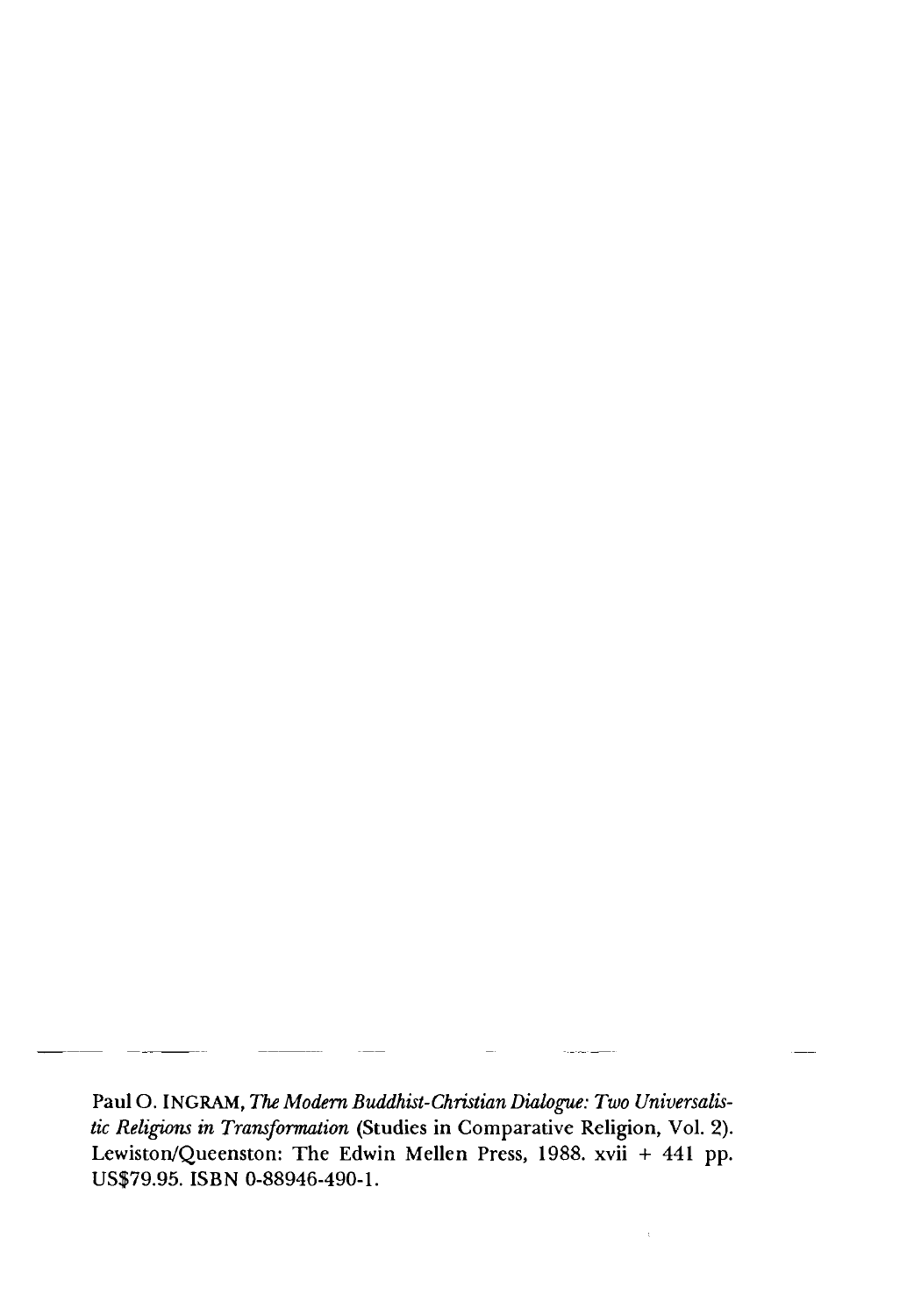This work by Paul INGRAM, associate professor of religion at the Pacific Lutheran University, might best be described as a series of ten conferences held to enlighten a general Christian audience on the nature and content of the Buddhist-Christian dialogue. As such it does not have to lay claim to originality but is free to rely rather heavily on some — mostly well-chosen authorities, especially John COBB Jr., Wilfred Cantwell SMITH, and Alicia MATSUNAGA. As to form, the book shows the signs of its method of production by computer with a (concomitant?) lack of sufficient editing: a few nearly literal repetitions, a rather erratic use of diacritical marks, some unchecked slips of the tongue (as when the word "monasticism" is said to derive "from the German, *monadzein,* 'to live alone' " [sic!] p. 248). Fortunately, the contents are provocative enough to make one forget these peccadiloes. An overview of the chapters may show us that many of the burning topics of the Buddhist-Christian dialogue are indeed covered.

After an introductory chapter on "Dialogue as a Process of Creative Transformation," wherein the tone is set already by process philosophy, chapters 2 and 3 treat the general character of respectively the Christian and Buddhist historical attitudes toward other religious ways. The Christian way is characterized as dominated by the "extra ecclesiam nulla salus" tenet (including the recent "strenuous efforts . . . to escape the more negative and unacceptable conclusions of this doctrine,'' p. 43) while the Buddhist practice is seen under the sign of *updya* or the "philosophy of assimilation." Guided by W. C. SMITH'S distinction of feith and belief, chapter 4 recognizes both Christianity and Buddhism as paths of faith and investigates "how the generic nature of faith is specifically structured by Buddhist and Christian existence" (p. 123). Chapter 5 and 6 then treat religious practice (Faith as Practice) respectively in Buddhism and Christianity. Some interesting comparisons are made here but on the whole the two chapters run pretty much parallel without much inner connection. In chapters 7 to 9 three eminently important questions come under scrutiny: "Buddhist and Christian Paradigms of Selfhood" (7), "The Question of God" (8), and "Buddhist and Christian Universalism" (9). This last, somewhat cryptic, title covers in fact a description of "how and why Cobb believes the Christian Way can contribute to what he calls the 'fulfillment of the Buddhist Way' " (p. 350). In chapter 10, "Conclusion in Process/' the author finally offers his personal synthetic view of the question.

As a reviewer, I naturally found a few flies in the ointment. Some of the chapters appear to be upholstered a bit with material whose relevance to the dialogue is not very apparent. So, for example, the treatment of modern ethical theories (pp. 219 — 229) in chapter 6 and the explanation of the difference in treatment of body and soul in the Bible and Greek thought (pp. 289-300) in chapter 7. The treatment of Buddhist meditation (pp. 188-196) and of